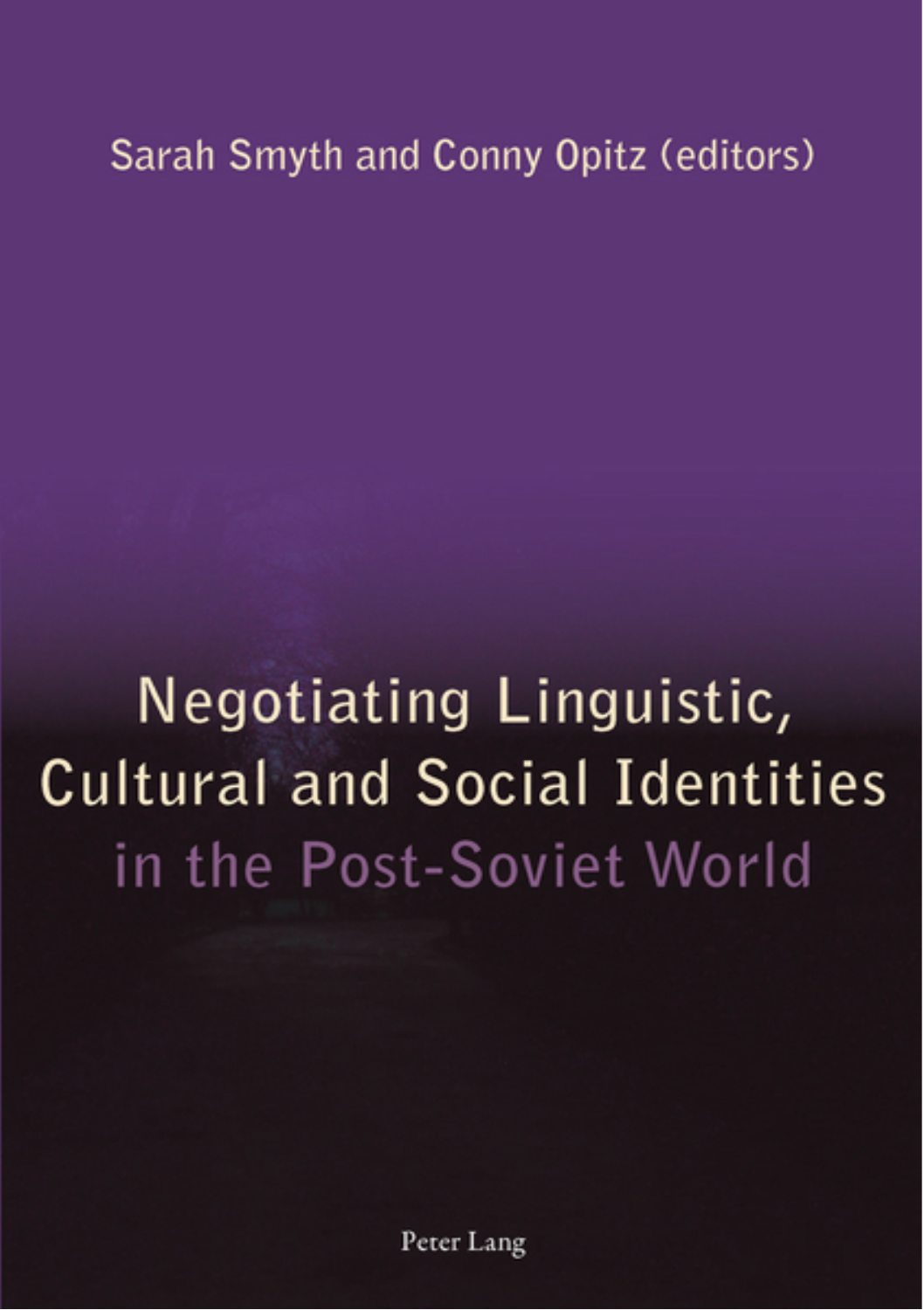## Contents

| Acknowledgements                                                                                                  | ix   |
|-------------------------------------------------------------------------------------------------------------------|------|
| List of tables and figures                                                                                        | xi   |
| List of maps                                                                                                      | xvii |
| SARAH SMYTH                                                                                                       |      |
| Introduction                                                                                                      | I    |
| PART I Identity options                                                                                           | 19   |
| IRINA ZAK AND ARIE COHEN                                                                                          |      |
| Explicit/implicit acculturation and adaptation among<br>Russian immigrant teachers in Israel                      | 2I   |
| MARTIN EHALA AND ANASTASSIA ZABRODSKAJA                                                                           |      |
| Ethnolinguistic vitality of ethnic groups in the Baltic countries                                                 | 45   |
| MIKHAIL A. MOLCHANOV                                                                                              |      |
| Russian national identity: old traumas and new challenges                                                         | 87   |
| PART 2 Identities in the making                                                                                   | IO9  |
| SVETLANA ERIKSSON                                                                                                 |      |
| Who are you? Cultural associations in (self-)othering and<br>cultural identity negotiation among Russian-speaking |      |
| adolescents from Russia and Latvia in Ireland                                                                     | III  |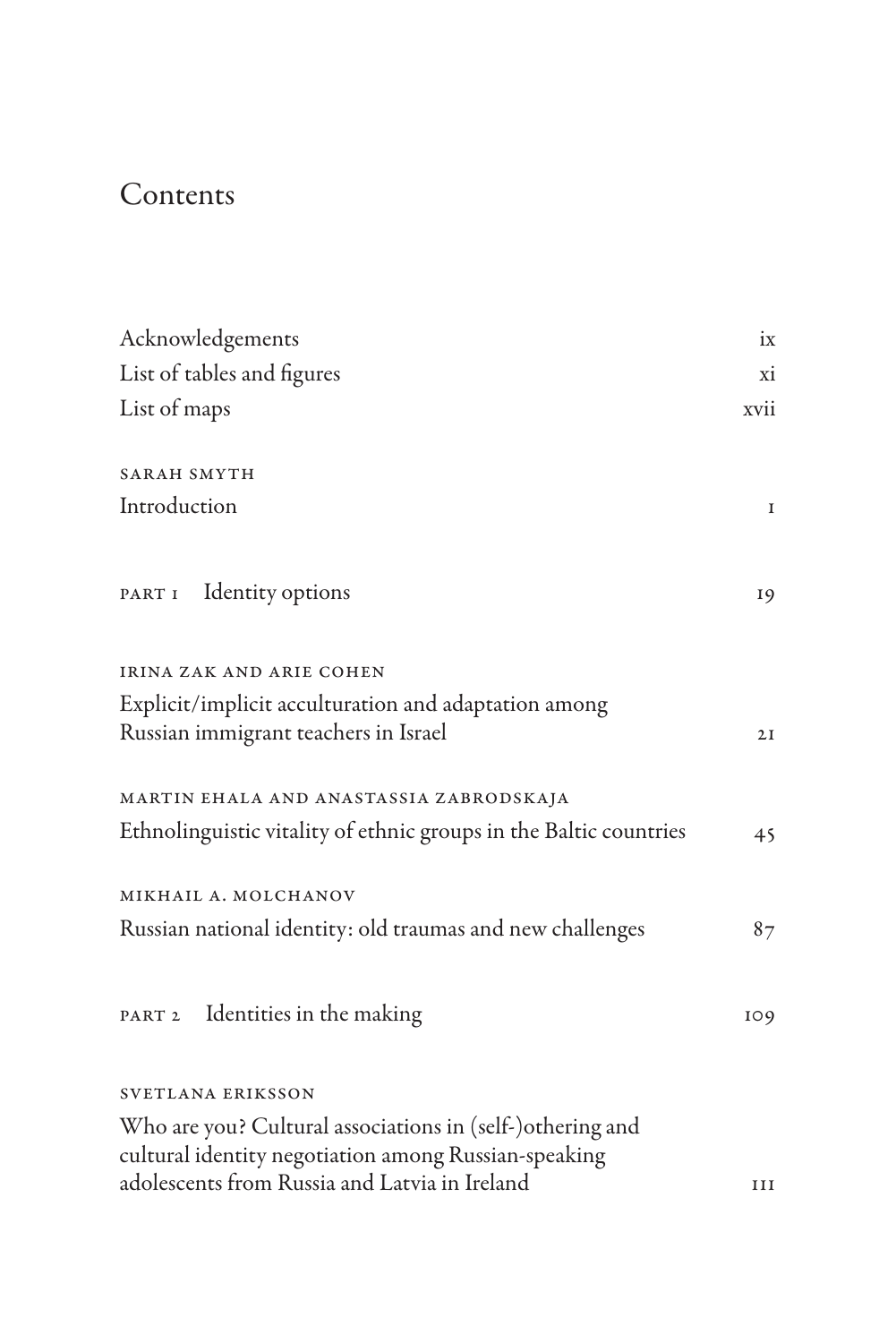## Claudia Zbenovich

| The Russian-Jewish babushka in Israel: discourse analysis<br>of a cultural phenomenon                                        | 14I |
|------------------------------------------------------------------------------------------------------------------------------|-----|
| GALINA NIKIPORETS-TAKIGAWA                                                                                                   |     |
| Digital debates on Soviet memory in the national identity<br>construction of post-Soviet migrants                            | 163 |
| GERMAN MENDZHERITSKIY AND EKATERINA BAGREEVA                                                                                 |     |
| Should we speak Russian? Everyday practice of                                                                                |     |
| Russian-speaking migrants in Germany and Norway                                                                              | 183 |
| PART 3 Identities lost and found                                                                                             | 2OI |
| SARI PÖYHÖNEN                                                                                                                |     |
| Language and ethnicity lost and found: multiple identities<br>of Ingrian Finnish teachers in Russia                          | 203 |
| DIONYSIOS ZOUMPALIDIS                                                                                                        |     |
| Russian language - Greek identity: a sociolinguistic approach<br>to the Pontic Greek community in Russia                     | 227 |
| SHOLPAN ZHARKYNBEKOVA AND BAURZHAN BOKAYEV                                                                                   |     |
| Global transformations in Kazakhstani society and problems<br>of ethno-linguistic identification                             | 247 |
| JASMINE DUM-TRAGUT                                                                                                           |     |
| Striving for linguistic independence? The Armenian language<br>in post-Soviet Armenia: language policy and language planning | 279 |

vi